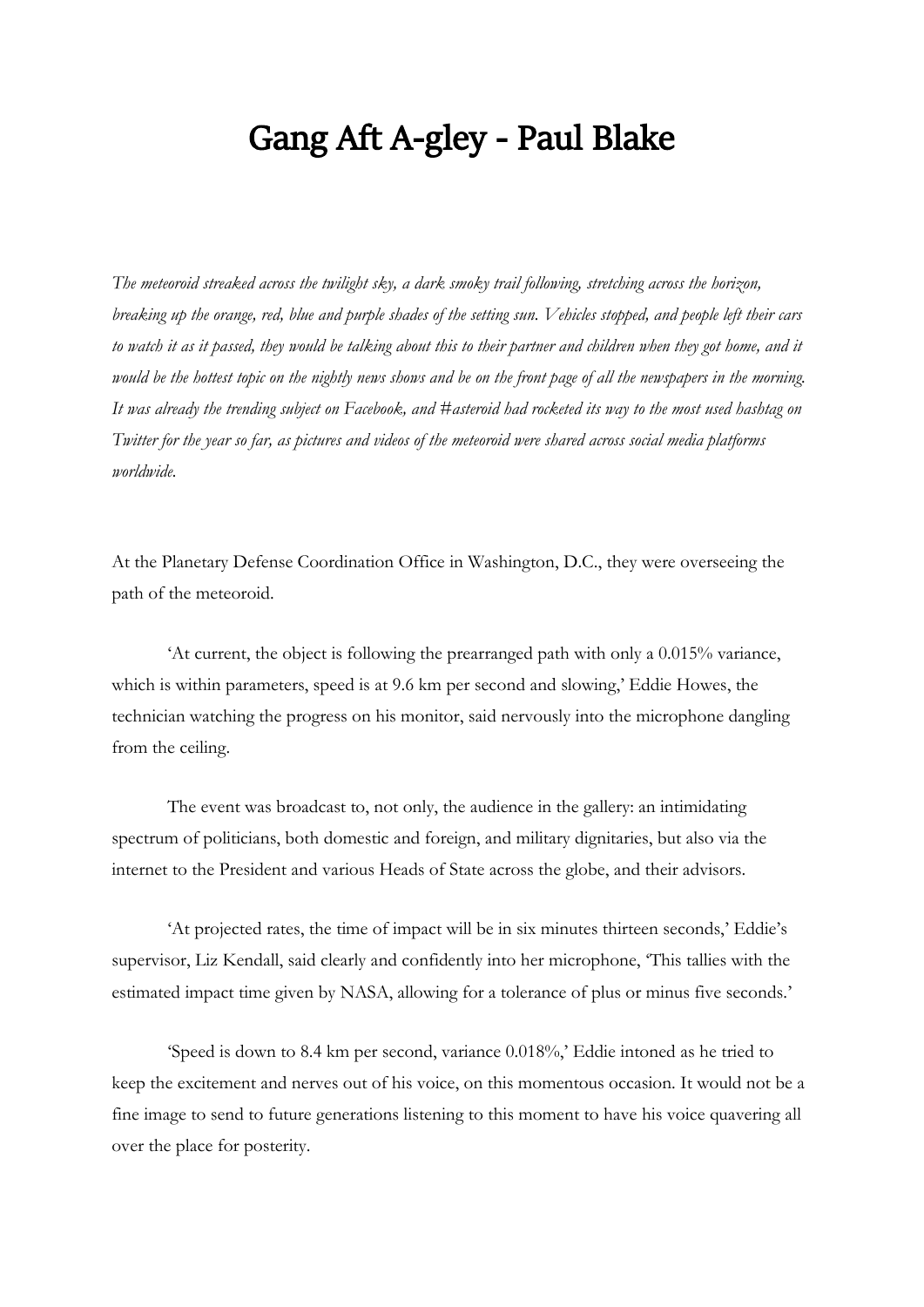'Time of impact: five minutes thirty-five seconds' Liz said, apparently effortlessly, much to Eddie's dismay.

'Speed is reduced to 7.5 km per sec...' Eddie hesitated, suddenly thrown by the information displaying on the monitor, '...ond, variance 2.05% and rising.' His tone and pitch rising.

In the gallery, above the control centre, there is sudden consternation and what had been a respectful silence, almost akin to a congregation at a sermon, changed as hushed tones of disbelief got louder as the realisation of a possible catastrophe occurring before their very eyes struck.

Back in the control centre, telephones were ringing; their insistent calling ignored as the various technicians were frantically taping away at their keyboards, running diagnostics and replaying the last minute on their systems, trying to determine what had happened. Mission Controller Joseph Canton from the back of the room was asking what went wrong, but no one gave him an answer. Eddie could only continue his litany as the meteoroid veered off course. 'Speed 6.6 km per second, variance 10.5%.' He risked a glance at Liz and was unsurprised by the lack of emotion shown on her face, always the cool professional, he thought, with admiration, and strove to match his delivery to hers.

'Impact in four minutes and fifty-seven seconds,' she said assured and unperturbed. As she said this, she looked at Eddie and with a supportive nod urged him to continue.

'Ummm...' Eddie temporised, 'Speed reduced to 5.3 km, variance at 17.65% and growing.' He continued with more confidence in his voice.

'Where is it going to hit?' Caton asked, his voice rose to be heard above the cacophony around him.

'Current projections are that the meteoroid is heading to Europe. We are trying to narrow that down further,' a technician further down the line, spoke up.

'Come on people,' Caton cajoled. 'We need to know this immediately.'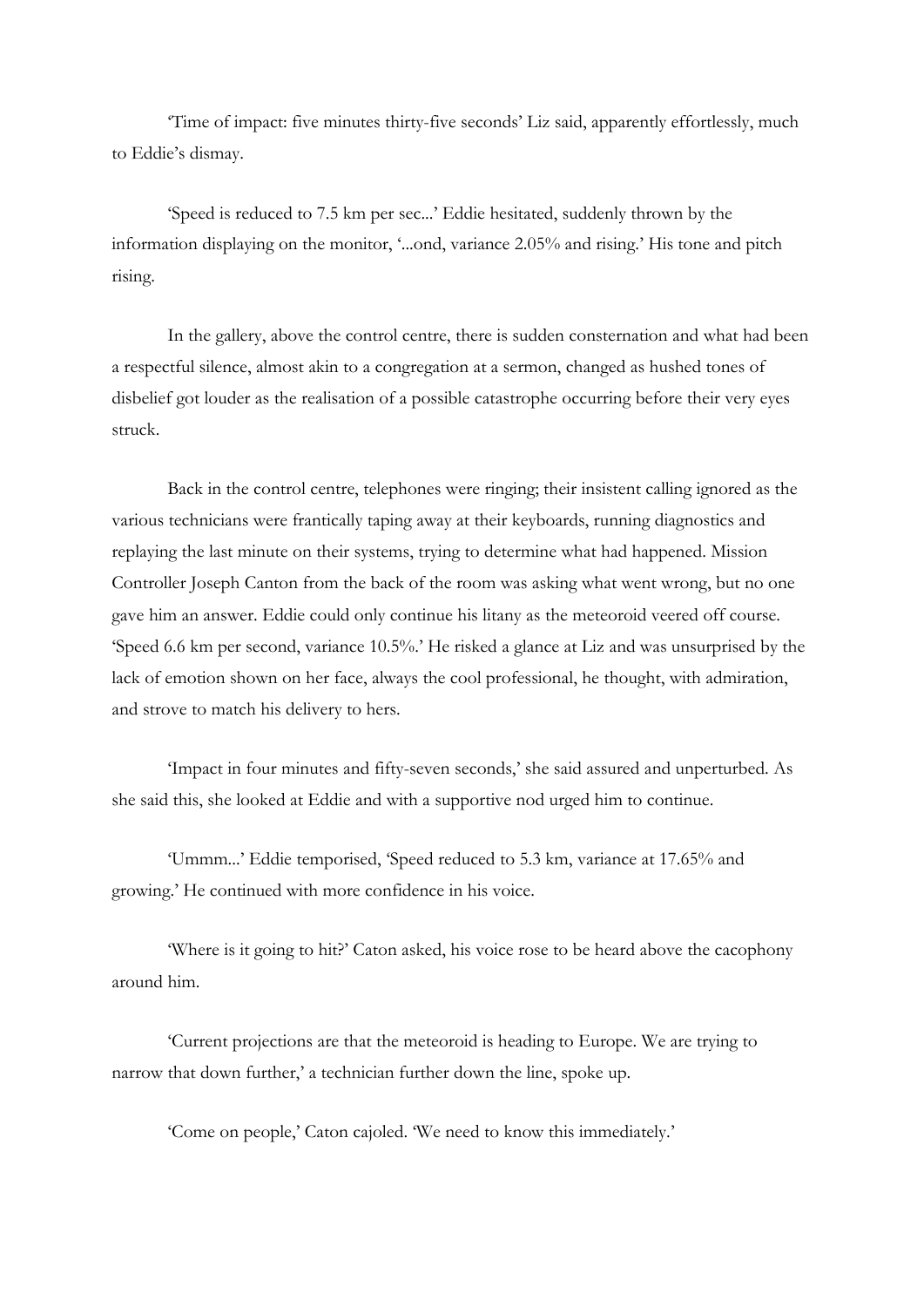'Speed reduced to 4.6 km, variance at 23%,' said Eddie.

Time to impact four minutes three seconds,' Liz added.

Eddie and Liz continued their readings on the course of the meteoroid at regular intervals. Aware of the commotion behind them, trying their best to block it out as they kept to their tasks.

'Time to impact two minutes sixteen seconds.'

'Mr Caton, we estimate that the meteoroid will impact with 5688.54 joules energy which is equivalent to 1.36 megatons. This is based on the diameter of the meteoroid, the assumed density of the rock and the estimated speed of impact,' said Professor Robertson, of MIT. He was hunched over a table covered in sheets of paper with rough calculations scrawled over them, surrounded by the rest of the mathematical boffins, invited to attend this historic event, 'depending on where the meteoroid strikes the casualty count could be enormous,' he concluded.

'Speed reduced to 3.2 km per second, and variance is at 27%,' Eddie said shocked at what he had just heard.

'Time to im...impact one minute and twenty-six seconds,' Liz slightly stuttered as she too reacted to what she had just heard.

'Where is it going to land?' Caton demanded.

'We're working on it,' Professor Robertson said.

'Speed reduced to 1.6 km per second. Variance has slowed to 28%.'

'Time to impact fifty-six seconds.'

'France... it's France,' Robertson called out.

Eddie and Liz looked at each other, their eyes wide, mouths open. Mirrored expressions of terror. 'Oh God,' Liz said.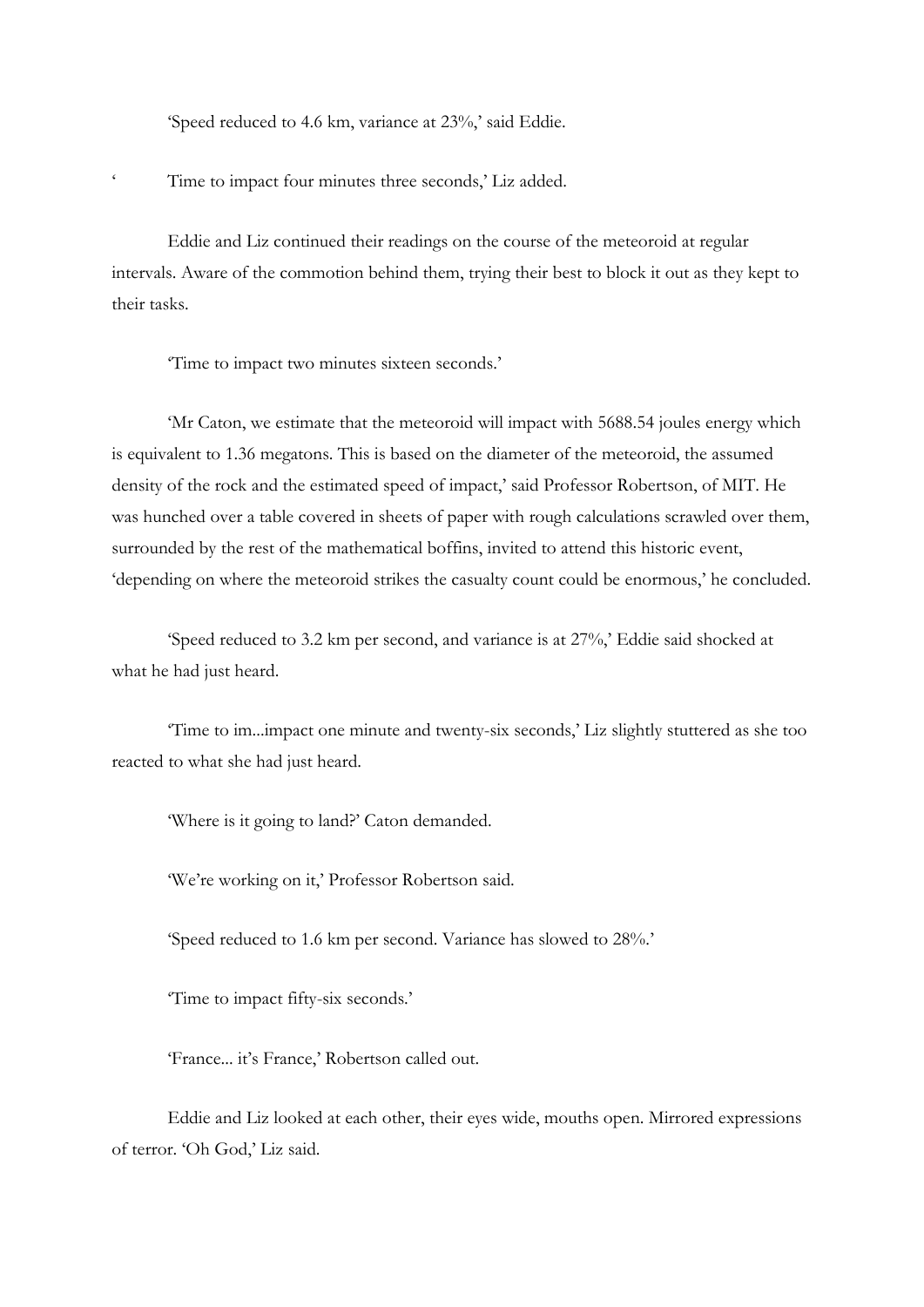Eddie could no longer read out the numbers; his vision blurred with tears. He wiped his eyes, blinked a few times. He looked over at Liz, her shoulders were shaking, and tears were streaming down her face. He took off his headset and walked over to her. He placed an arm around her shoulders, and she buried her face in his chest. He held her tight, watching the digits reduce.

The meteoroid passed over the Casbah in Agadir, the illuminated inscription "God, Country, King" in Arabic on the hill was obscured by smoke. It carried on its journey, flying over Marrakesh and then on to the European mainland. It flew past Malaga, Zaragoza, and crossed the Pyrenees mountain range. Hopes were raised that it would crash into Aneto, the largest peak but the meteoroid passed by twenty-two miles to the west. It crossed into France on a curved northerly trajectory, its altitude swiftly dropping as its speed fell away. It passed over the Cité de l'espace theme park, dedicated to the space and the conquest of space, just outside of Toulouse, It flew three hundred and fifty foot above the proposed site of the Occitanie Tower. If construction had been completed to schedule, it would have smashed two thirds up the building, spreading debris for miles around. The tower would have offered as much defence against the mass of the meteoroid as a blade of grass does against the plastic line of a garden strimmer. The meteoroid continued its way through the French countryside. It reached the eastern apex of the curve within sight of Lyon and continued its inexorable journey. It passed over the woods and lakes of the Parc Naturel Régional du Morvan, swinging its way round to its ultimate destination.

It ripped through the trees in the Forêt de Sénart, the ones it didn't tear out of the ground were set alight in its path. It struck land just outside of the Orly district. Four kilometres from the Aéroport de Paris-Orly. The impact of the 1.3-kilometre meteorite caused a seismic blast that was felt in the centre of Paris, sixteen kilometres away within three seconds. The blast caused buildings to crumble into rubble, shattered all windows in a twenty-five kilometres diameter, including the stained glass windows of Notre Dame Cathedral, and the glass pyramids of the Louvre museum. The Pont Neuf bridge, with its railings adorned with thousands of lover's padlocks, broke up and fell into the river below. The same fate happened to its brothers. The statue of Henry IV on horseback slid off its plinth and charged, echoing scenes from the Battle of Arques and the fight against La Ligue Catholique. The Eiffel Tower was jerked out of its foundations and crashed down, bridging the Seine, its tip ending up in the Jardins du Trocadéro. The Arc de Triomphe sheared into twelves great pieces crushing the vehicles around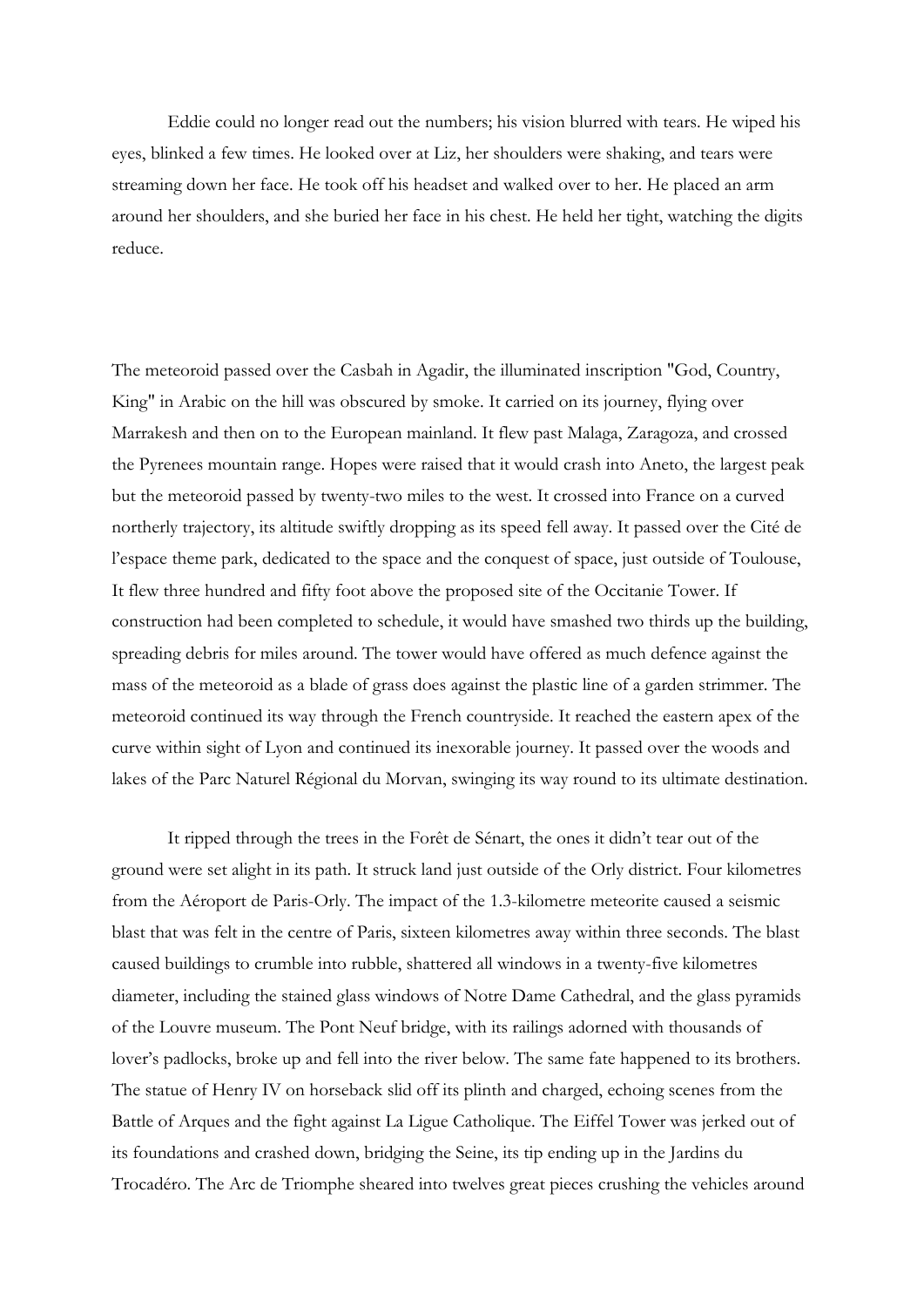the Place de l'Étoile that were already being tossed around like hot wheels cars by a toddler. The giant domes of the Sacré-Cœur Basilica tumbled down the Montmartre Butte, or hill, crushing the bodies of pedestrians, and vehicles already devastated by falling buildings. The immense 360 foot cube, La Grande Arche de la Défense, toppled and crashed through the ground into the A14 tunnels that ran below. The 14th and 15th arrondissements collapsed into the catacombs beneath, severing water pipes, gas mains, and electricity cables. One of the countless sparks caused by the blast — vehicles crashing together, cut electricity cables and a thousand other possible reasons — ignited the leaking gas and caused a forty-foot-high fireball to briefly illuminate the Paris skyline before the air blast of the impact struck the city, winds of up to 2000 miles per hour tore through crumpled streets still reeling from the waves of the seismic blast. This was followed by a great dust and debris cloud from the impact that shrouded the city in a layer, up to eight metres deep in some places; the coating was higher closer to the impact zone. Anyone that survived the seismic and air blasts slowly asphyxiated under the blanket of dirt, rock, and stone.

Paris, the City of Light, now just a mass of rubble and dust.

The impact was felt up to three hundred kilometres away from the impact zone, from Rennes to the west, Luxembourg, and Belgium to the east. The Channel Islands of Guernsey and Jersey were struck by metre-high waves that swamped the smaller islets around them. The south coast of the United Kingdom received waves of two metres in height, caused flooding across Kent, Sussex, and Hampshire. The Isle of Wight protected the port towns of Portsmouth and Southampton as it took the brunt of the damage to its southern end. The waves reverberated up the English Channel into the North Sea and struck Antwerp and Rotterdam in the Netherlands.

'Ladies and gentleman, the President of the United States of America,' announced Simon Feldmann, the White House Press Secretary. He left the podium, with the Seal of the President of the United States of America displayed front and centre. The Stars and Stripes flag of the USA was hung behind alongside the blue, white and red of the French Tricolour.

The hulking form of President Dwayne Johnson stepped out from the wings of the stage to a riot of flashing lightbulbs from the world's press assembled before the stage. The former WWE wrestler and movie star walked to the podium and stood behind it. He gripped the stand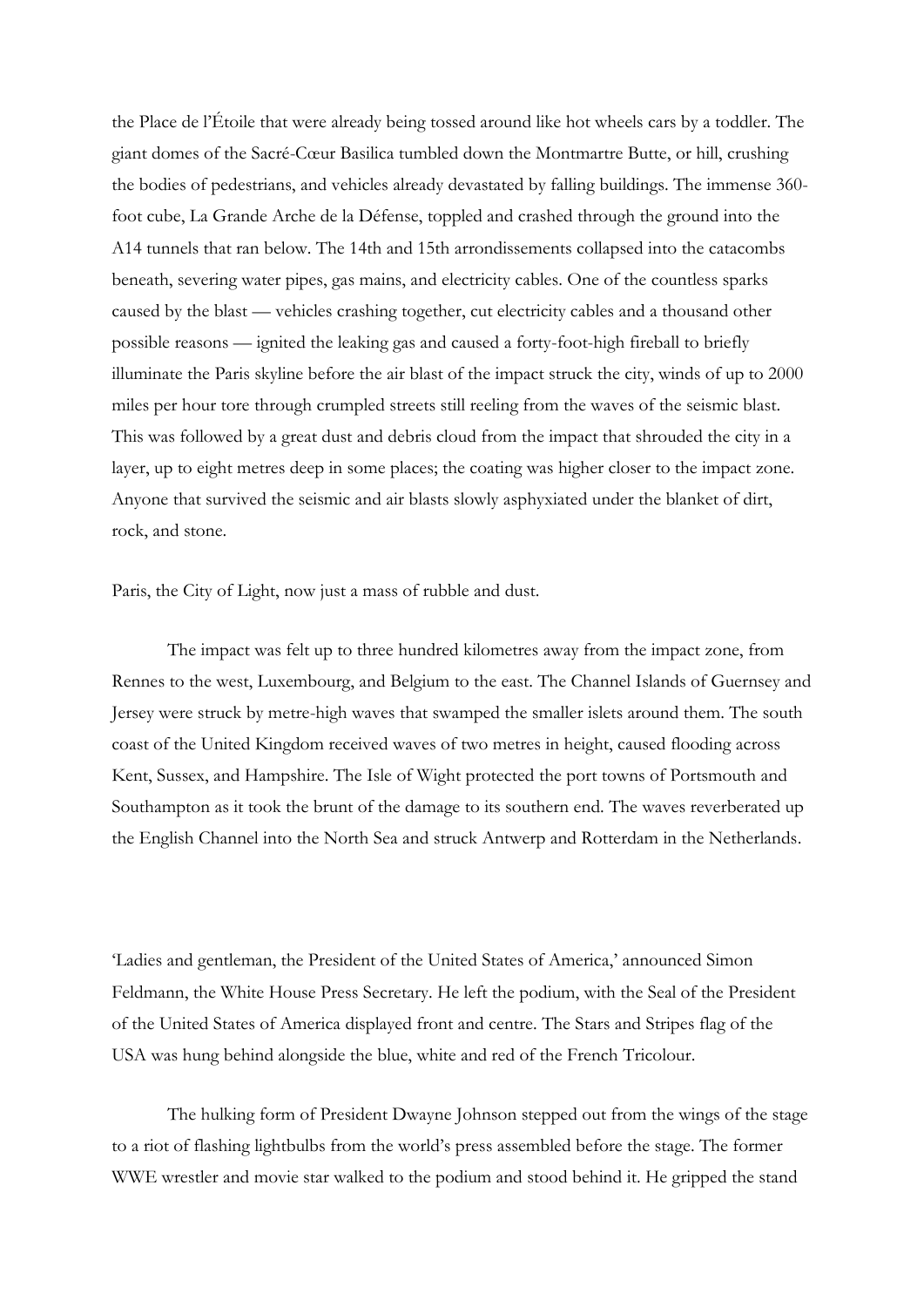with both hands, his face ashen underneath his natural tanned colouring, the result of his Samoan and Black Nova Scotian heritage. The trademark Hollywood smile absent from his face. President Johnson had recently celebrated winning his second term. He ran as an independent candidate in 2020, giving voters a 'third option'. He ran against the incumbent President Donald Trump and the Democratic Nominee of ... well, that was the problem, no one can remember. Their candidate was chosen to be as inoffensive to as many people as possible. However, by being so, they didn't inspire many people either. Trump's support faded when the muchrumoured Russian urination videotape was released. The tape showed Trump being urinated on by two black Russian pre-op transgender prostitutes. He may have survived if they had been post-op, or white, or not 'goddamn commies'. The trifecta of colour, nationality, and penis was too much, even for his base support to argue against. For the rest of America, the sight of Trump's Viagra-engorged raisin was enough to make them lay their vote elsewhere. President Johnson joined the race late on and swept America with charisma and charm. His first term as president was considered a success, and under his guidance America was returning to its former position as the world's leading superpower. Unemployment was at its lowest point since World War Two. Crime, especially gun crime, was lower than it had been in decades. The National Debt clock on 44th Street and Sixth Avenue in New York was actually running backwards as National Debt was reducing, albeit slowly. For his second campaign, he looked to build on this success and expand his purview to fixing the world's problems.

President Johnson looked directly ahead towards the main broadcast camera with its teleprompter.

'Ladies and gentlemen, it is with profound sadness I stand here tonight in front of the world and lament the loss of one of the great cities of the world. A city that inspired love and creativity throughout the ages. Its iconic skyline with the Eiffel Tower pointing to the heavens. My heart is torn with grief at its loss. Not just for the city, but for the whole of France. The devastation caused by the meteorite is unprecedented in the history of humanity. It is something that I am profoundly sorry for.

'The meteorite was supposed to land in Jackson Lake in Grand Teton National Park in Wyoming. It was supposed to be the greatest achievement of modern science and technology. It was supposed to be the start of a new era. An era that ended man's dependence on fossil fuels and nuclear materials. Clean, free and renewable energy for the whole of humanity, not just those countries that could afford it, those countries that could exploit their natural resources the most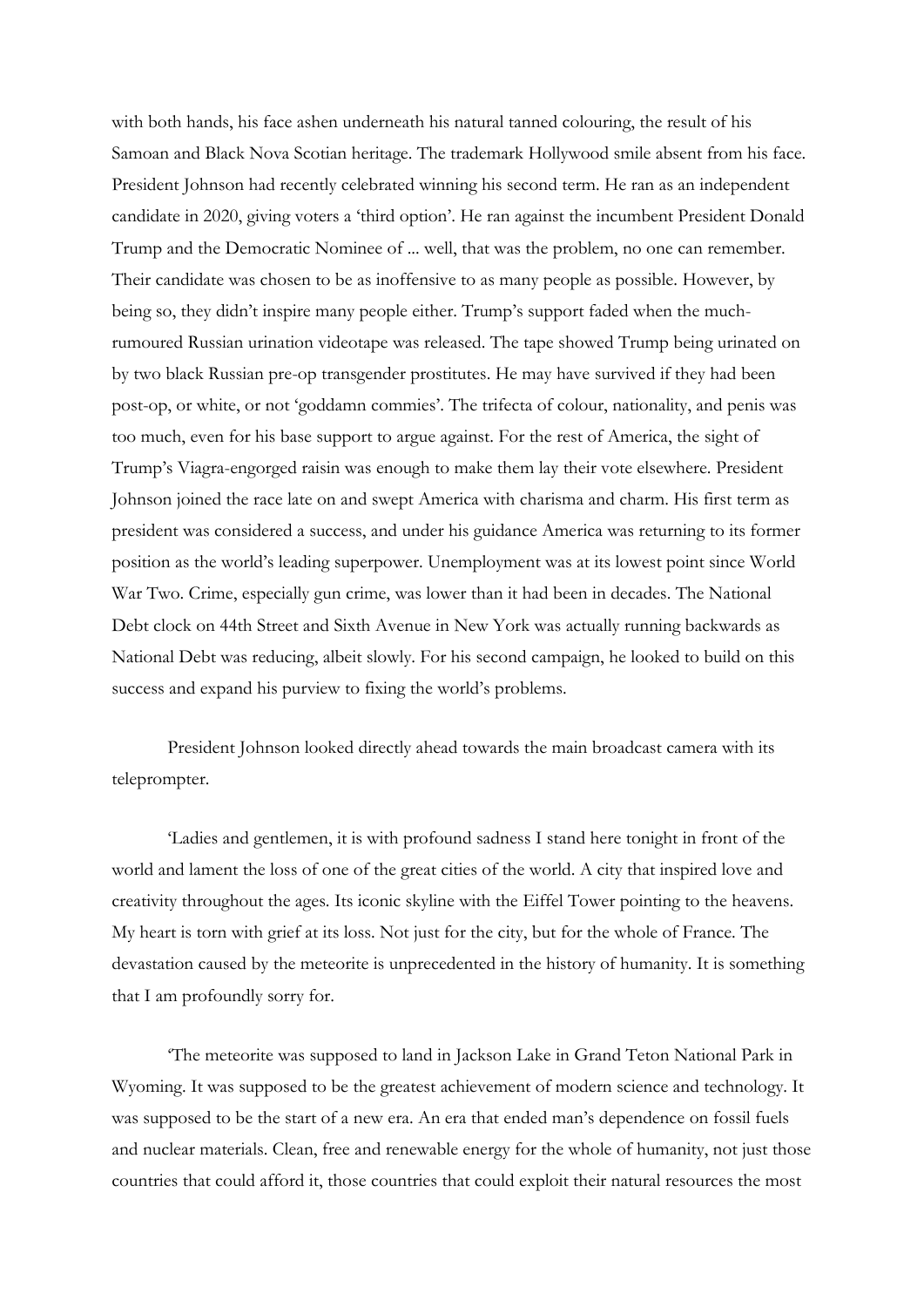efficiently. Free clean fuel for every country. An era that would have propelled humanity to greater heights. Together.

'The minerals and metals in the meteorite would have powered the New Earth for millions of years. Now, however, the price has been too great. Over four million lives have been extinguished, millions more injured and in pain. A nation gutted of its capital, a continent gutted of its jewel, a world gutted of its hope.'

President Johnson paused and took a deep breath. He wiped a hand across his brow, smearing the makeup there. He didn't notice.

'So what went wrong? The world's greatest minds planned the mission. A global effort. We took samples from the asteroid Akiyama as it came into range of our planet. These samples were tested, and the discovery of unknown substances, metals, minerals excited the scientific community. A plan was put in motion to break off a chunk of the asteroid and guide it to our planet's surface.

'The asteroid was scanned, and a fault line within it identified. A series of holes were drilled into the asteroid and nuclear charges inserted. When detonated these split the asteroid causing the meteor to head towards earth. The remaining, much larger section of the asteroid was sent out away from the planet.

'Through the use of rockets dotted across the surface of the meteoroid its trajectory and rotation were calculated and guided, allowing the air resistance of the atmosphere and liberal use of retrograde rockets to slow the meteoroid to reduce the impact when it hit the planned landing site in an uninhabited area.

'The mission was proceeding as planned until five and half minutes before landing. A series of directional rockets received the command to engage three seconds after they should have. This interruption was caused by a solar flare that caused an atmospheric disturbance that temporarily affected the radio waves to the rocket series. A freak event. This delay caused the meteoroid to spin out of the pre-planned path. The computers that controlled the rockets couldn't keep up with the information quickly enough to correct its path.